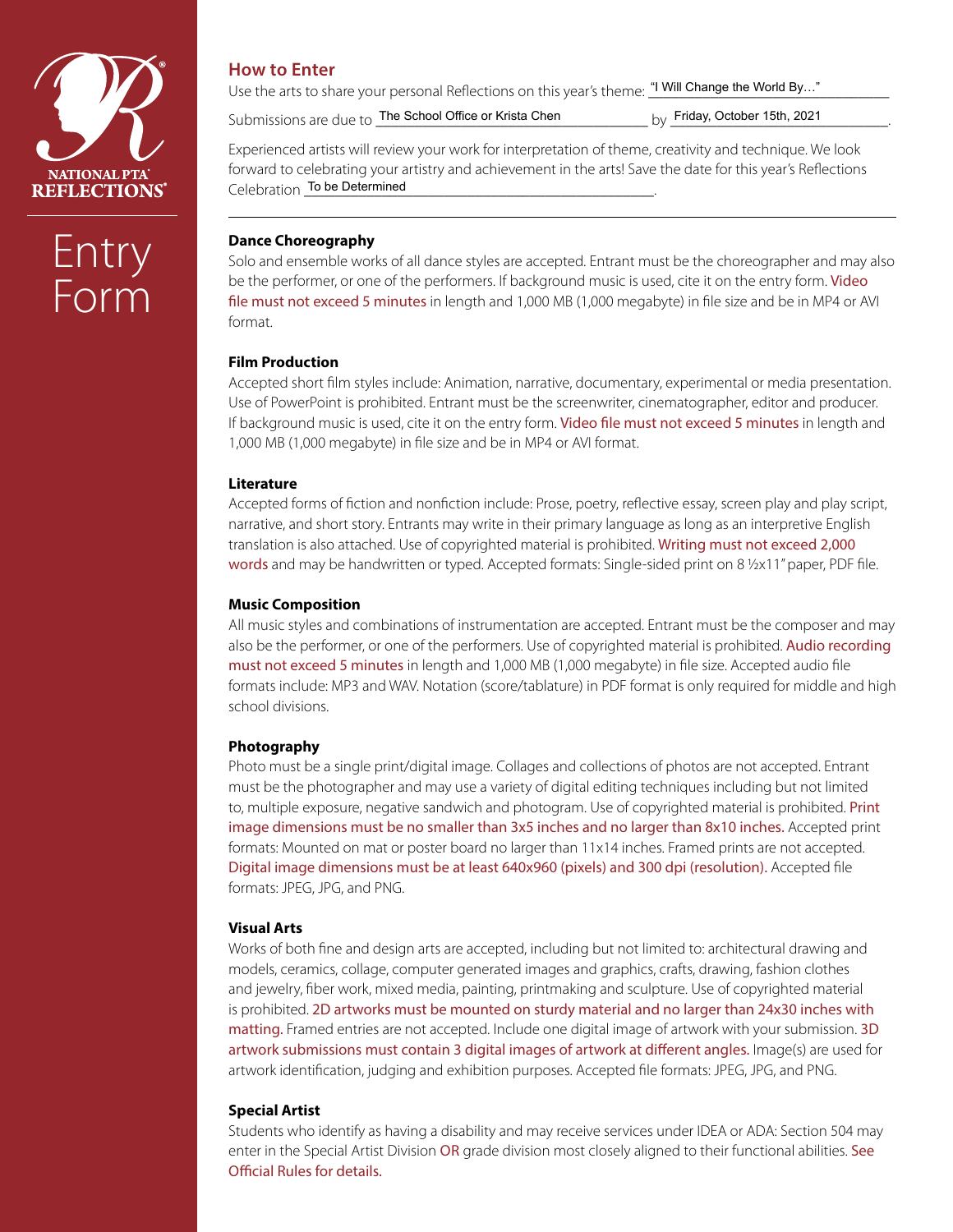

# Entry Form

# **O!cial Rules**

By submitting an artwork to the "National PTA Reflections Program," entrants accept and agree to be bound by the official rules for participation as well as the entry requirements for their specific arts category and division. Additional state program requirements may apply. Any violation of these rules may, at PTA's discretion, result in disqualification. All decisions of the reviewers regarding this program are final and binding in all respects. (The "PTA" referred to in these rules include all PTAs reviewing the submission).

- **ELIGIBILITY.** Students must participate through a local PTA/PTSA. Each student's eligibility is determined by the state and local PTA/PTSA. A student may develop an entry inside or outside of school.
- 2. **ARTS CATEGORIES.** There are six arts categories—dance choreography, film production, literature, music composition, photography and visual arts. Students may enter the National PTA Reflections Program in one or more arts categories. See each arts category rules for additional entry requirements.
- **GRADE DIVISIONS.** Students may enter in the appropriate division for their grade (Primary: Preschool-Grade 2; Intermediate: Grades 3-5; Middle School: Grades 6-8; High School: Grades 9-12; Special Artist: All grades welcome). The Special Artist Division welcomes students from all grades and abilities and offers non-artistic accommodations (e.g. adaptive technology; transcribing; holding a camera) for students to participate fully in PTA Reflections. Assistants must refrain from being involved in the artistic process (e.g. developing an artist statement, choreography, music lyrics, storyboards, etc.) Student recognition and awards are announced as part of the Special Artist Division.
- **HOW TO ENTER.** Entrants must submit their artwork and student entry form to their local PTA/PTSA program according to local and state PTA procedures. Entrants must follow requirements and instructions specific to each arts category and division. Contact local PTA programs for deadlines and additional information.
- **ENTRY REQUIREMENTS.** (All participants must also follow arts category and if applicable, Special Artist Division rules)
	- Only new pieces of artwork inspired by the current year's theme may be submitted.
	- Each entry must be the original work of one student only. An adult may not alter the creative integrity of a student's work. Because the program is designed to encourage and recognize each student's individual creativity, help from an adult or collaboration with other students is not allowed except in the Special Artist Division. Other individuals may appear in or perform a student's work, but the work itself must be the creative product of one student only. Only one student may be recognized as the award recipient for each entry. See the specific arts category rules and special artist division rules for details.
	- Each entry must contain a title and all entries must include an artist statement. The artist statement communicates what inspired the work, how it relates to the theme, and the content of the work. The statement must include at least 10 words and not exceed 100 words.
	- Use of copyrighted material is prohibited, except for background music in dance choreography and film production entries. If used in dance choreography and film production entries, background music must be cited on the entry form. Plagiarized entries will be disqualified. Use of PowerPoint templates are prohibited.
- **FINALIST SELECTION AND NOTIFICATION.** Entries are reviewed at local, regional, state and national levels. Each PTA determines its own reviewers for the program. Entries will be reviewed primarily on how well the student uses their artistic vision to portray the theme, their originality and creativity. The National PTA Reflections® program makes no restrictions on content or subject matter in artwork submitted by the local, regional or state levels. National PTA reserves the right to use its sole discretion in selecting the submissions to be recognized at the national level. Under no condition may parents or students contact a reviewer to dispute the status/score of any entry. Each PTA in its sole discretion will select finalists for exhibition and provide awards/prizes. Awards are announced per local and state procedures. National awards and events are announced May 1, 2022 at PTA.org/ Reflections.
- **OWNERSHIP AND LICENSE.** Ownership in any submission shall remain the property of the entrant, but entry into this program constitutes entrant's irrevocable permission and consent that PTA may display, copy, reproduce, enhance, print, sublicense, publish, distribute and create derivative works for PTA purposes. PTA is not responsible for lost or damaged entries. Submission of entry into the PTA Reflections program constitutes acceptance of all rules and conditions.
- **PARTICIPATING ENTITIES.** This program is administered by the National Parent Teacher Association (PTA) and PTA affiliates. Parent groups not affiliated with National PTA are not eligible to sponsor this program.